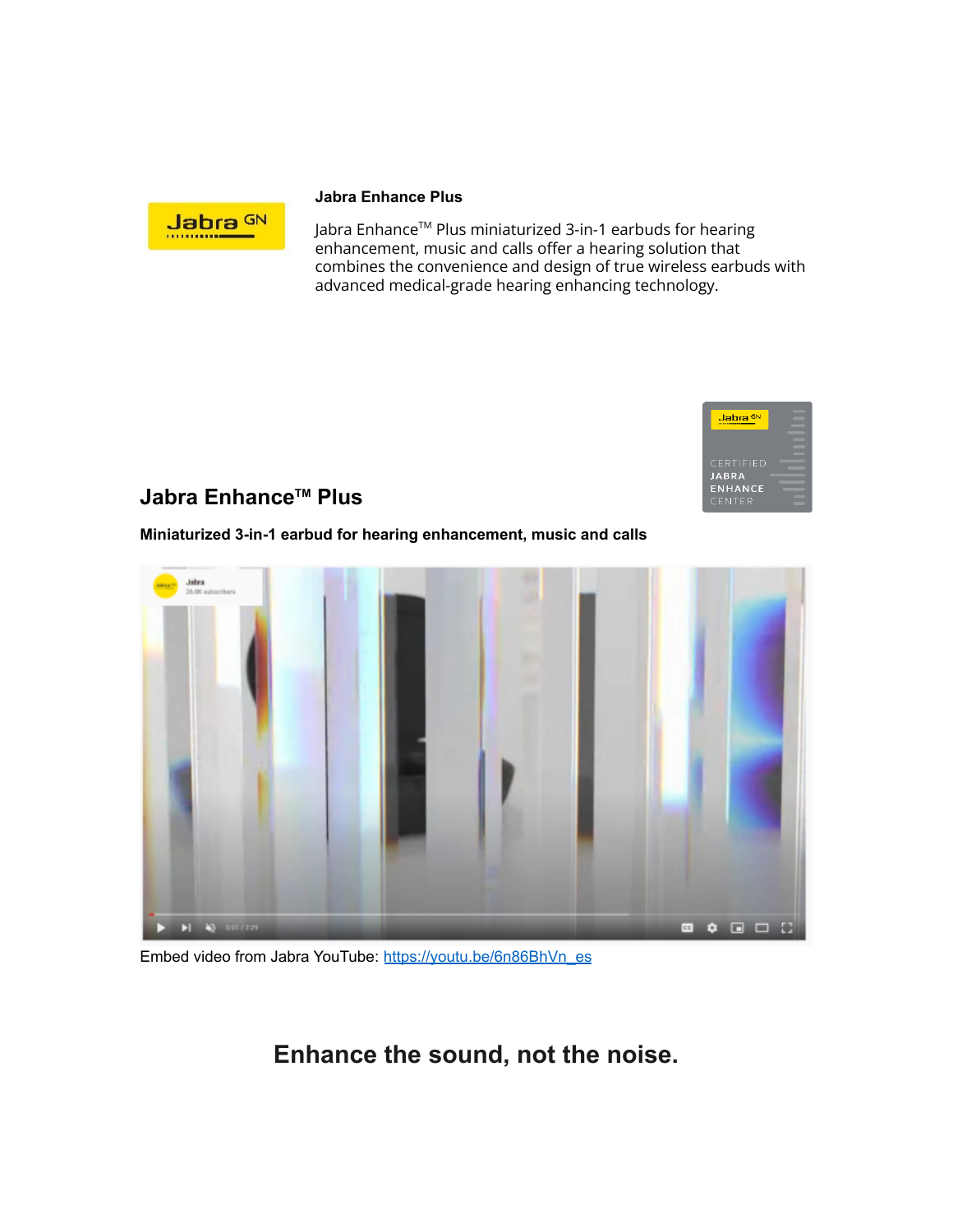### Never before has hearing enhancement been so compact, discreet, and easy to use.

Jabra Enhance Plus wireless earbuds with medical-grade technology help enhance your hearing to enjoy crystal-clear conversations, music and calls.

- Miniaturized design is ultra-discreet and comfortable
- Up to 10 hours battery life, with up to a total of 30 hours in the case
- High-quality streaming and hands-free calls\*



## **Hear more from life**

These pioneering hearing-enhancing earbuds have been specifically engineered with advanced medical-grade technology, to help you focus on what you want to listen to, without just turning up the volume. The innovative design uses 4 dedicated microphones to reduce background noise and improve speech clarity, so whether you're chatting with your partner in a busy coffee shop or catching up with friends over dinner, you won't miss a thing. These compact earbuds are also water resistant, so come rain or shine, they work perfectly.

# **Engineered for world-class hearing enhancement, music, and calls**

Jabra Enhance Plus earbuds offer a hearing solution that combines the convenience and design of true wireless earbuds with advanced hearing technology to address the needs of millions of Americans with mild-to-moderate hearing loss.